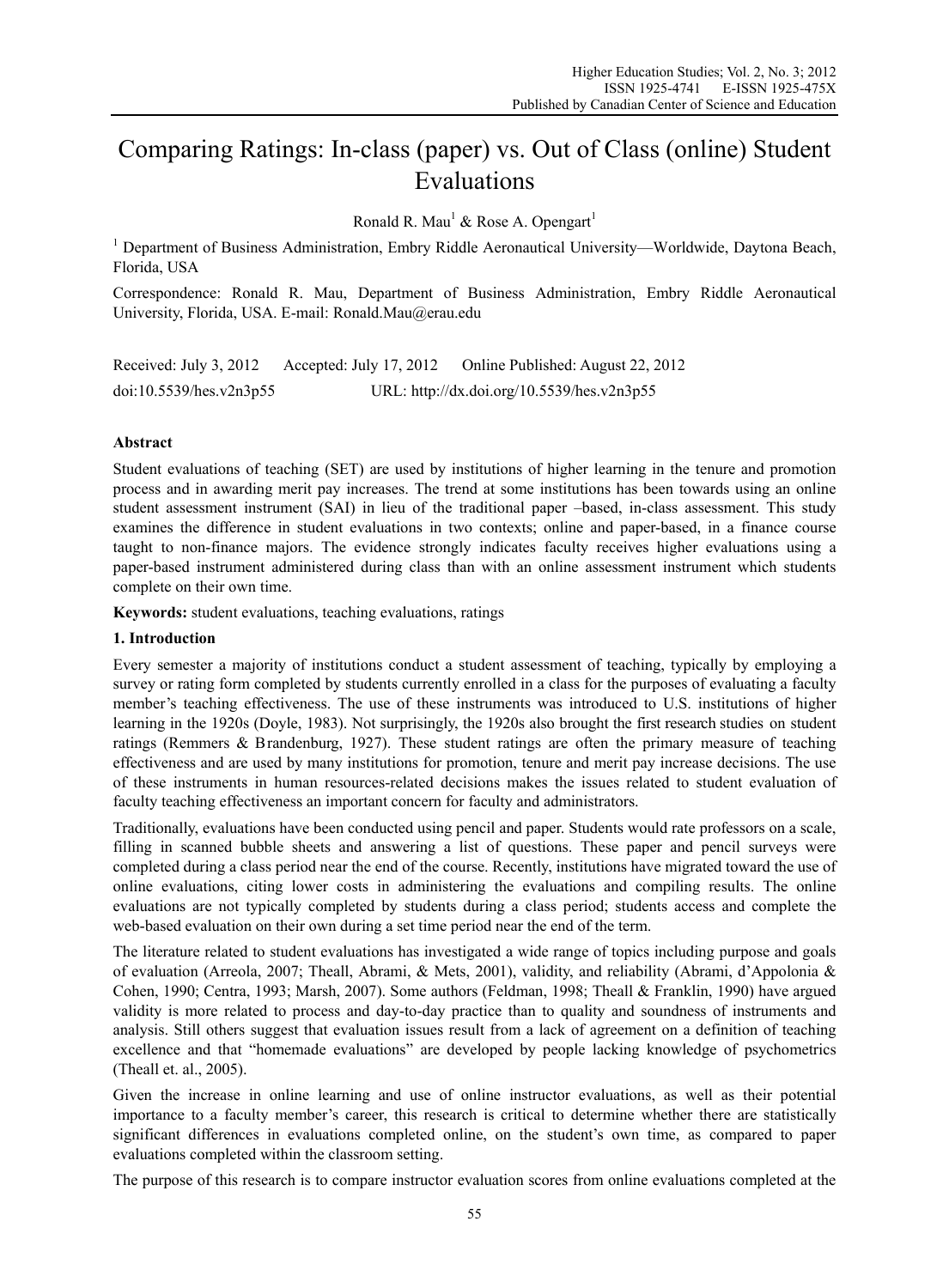student's convenience and in-class paper methods of administering the evaluations. By limiting the results to the same class and professor, a number of bias issues are eliminated, allowing the primary question of online versus in-class paper evaluations to be addressed. The class used was an introductory finance class taught to non-finance majors at a regional comprehensive institution in the southeast region of the United States.

## **2. Literature Review**

Numerous studies investigating student evaluations of teaching have found biasing factors potentially affecting an instructor's evaluation. These factors are not necessarily related to teaching effectiveness and may introduce potential biases into the evaluations (Basow & Silberg, 1987; Cohen, 1981; Franklin & Theall, 1992; Kulik. 2001). Examples include time of day the class is taught (Koushki & Kuhn, 1982), class size (Greenwald & Gilmore, 1997), level of the class (Marsh 2007), student interest, student GPA, and gender of the faculty (Sidanius & Crane, 1989).

Faculty characteristics such as charisma and enthusiasm and the use of an entertaining style have been shown to relate positively to teacher evaluations, particularly on presentation skills items (Abrami et.al., 1982; Chan, 2004; Lees & Barnard, 1999). Another example of biases found in teacher evaluations having nothing to do with teacher evaluations is the number of rows in a classroom. Safer et. al. (2005) studied college algebra classes at California State University and found that as the number of rows increased in the classroom the average student rating declined. The authors also provided further evidence of the positive link between expected grades and teacher evaluation rating.

Despite the continued uncertainty and long list of biases unrelated to teaching effectiveness, the use of student evaluations has grown. Seldin (1993) found use of evaluations increased from 29 to 86 percent of institutions. Emery, Kramer and Tian (2003) discussed how evaluations from students have increased in importance, particularly at institutions emphasizing teaching. Wines and Lau (2006) discuss the legal issues and unfairness of how the use of teacher evaluations has evolved to its current use in making personnel decisions. Use has grown and become more important at teaching institutions yet legal scholars continue to express concerns with the use of student evaluations.

Evidence indicates there are many ways to assess faculty performance, using both quantitative and qualitative methodologies (Theall et. al., 2005). With approximately 40 years of research (Theall et. al., 2005) and as much as 90 years of use (Doyle, 1983), debates continue, arguing for and against the validity and/or reliability of ratings and evaluations as accurate measures of teaching performance. A potential cause of this is lack of agreement regarding the definition of teaching excellence and uncertainty as to which measure(s) to use as the criterion of teaching effectiveness. These are critical issues in ensuring evaluations of an instructor's effectiveness are based on student learning rather than their opinions/ratings (Kulik, 2001; Theall et. al., 2005). However, when ratings instruments are properly constructed, administered, and analyzed, they are useful tools (Marsh, 1983; Theall et. al., 2005).

Research suggests that in order to improve the practice of evaluating faculty it is important to employ strategic evaluations with multiple data sources, rigor, and consideration of contextual factors (Arreola, 2007; Centra, 1993; Feldman, 1998; Scriven, 1994; Seldin; 1991; Theall et al., 2005; Theall and Centra., 2001; Theall & Franklin 1990). One important contextual factor to consider is location/modality: in-class paper vs. out of class online evaluations.

Modality appears to affect response rates, as research has indicated online evaluations may produce lower response rates than classroom evaluations. This could be attributed to the often voluntary nature of out of class, online evaluations. Layne, DeCristofor, and McGinty (1999) found a response rate of 60.6 percent for in-class paper respondents and 47.8 percent for respondents in the online group. Their results indicated seniors and students with lower GPAs are the least likely to respond to online evaluations. Other studies have also found lower response rates for online (outside of class) evaluation instruments, with response rates 20 to 40 percent higher using classroom paper methods (Ewell, 2000; Rosenberg et. al., 2001).

Avery et.al. (2006) offer a number of possible explanations for the lower response rates from online evaluations. Potential explanations include the captive audience in the classroom and social pressure to complete the evaluation in the classroom which is not present in the online version, the impact of the environment on students (distractions when out of class), multiple evaluations to fill out at the end of the semester on their own time and the perception of students that responses are not anonymous.

Johnson (2002) studied the effects of student characteristics on mean evaluation scores. The author's students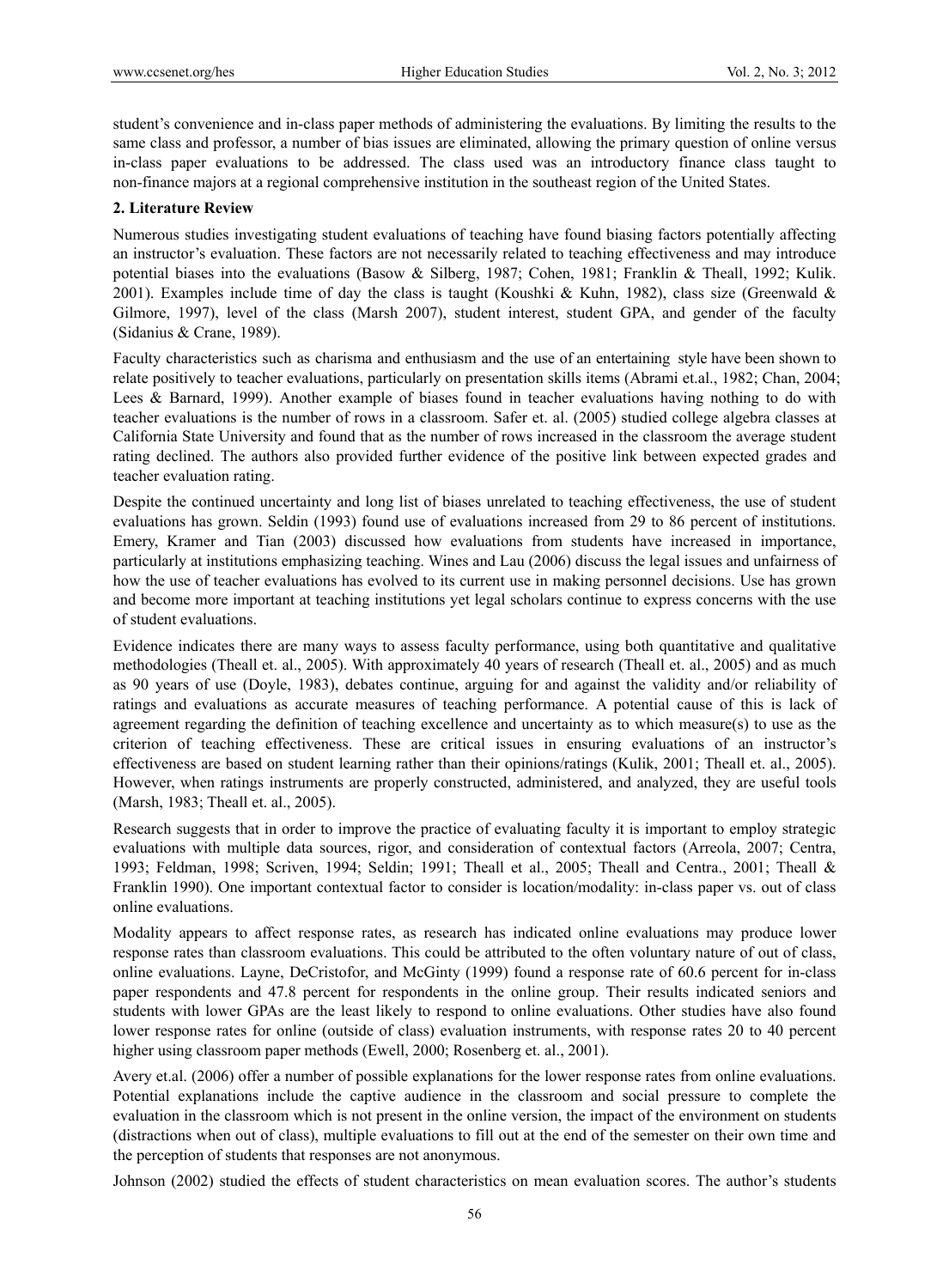completed evaluations before and after receiving their grade. The results found students who expected higher grades were more likely to provide a favorable review. Students who expected an A minus were 20 to 30 percent more likely to provide a favorable review then those expecting a B. The expected B students were 20 to 30 percent more likely to provide a favorable rating than those expecting a C and so on. In addition, after receiving grades, students who did not receive the grade expected actually lowered their responses and those who received higher than expected grades increased their ratings.

Student evaluations are a form of survey, and as such, the survey literature could be examined for parallels. One stream of research related to the participation in surveys is the investigation of customer satisfaction/dissatisfaction. Best and Andreasen (1977) found consumer dissatisfaction varied among product categories, with more consumer discontent from appliances such as washers and dryers than from cameras and stereo equipment.

An analogy can be drawn to student evaluations, as numerous studies have found a relationship between the nature of the discipline and student ratings. For example, Feldman (1998) found instructors in highly quantitative courses received lower ratings than those in social science courses. Similar results have been found by Centra (1993), Marsh and Dunkin (1992), Nuemann (2000) and others. Anderson (1998) concluded that the category of customers most likely to complain and express negative statements are those customers that are the most dissatisfied. This finding, in addition to the relationship of dissatisfaction to category or discipline, could be linked to differences in classes and student interest in completing the out-of-class online evaluations. The content of the course may matter and the most dissatisfied students may disproportionately represent those students who respond and complete online evaluations.

Research comparing online vs. classroom evaluations is conflicting in its conclusions. Layne et al. (1999) found differences by academic areas but no effect on mean scores between paper and electronic evaluations. Ewell (2000) found higher scores for paper-and-pencil methods and Avery et al. (2006) found online evaluations did not adversely affect evaluation scores. Hardy (2003) found online evaluations were 0.25 points lower (on a six-point scale) than were paper-based evaluations. Linse's 2010 study at Penn State found that while response rates were lower using online evaluations, average online scores were similar to the average scores using paper evaluations.

The prior results predominately indicate no significant differences between online and paper evaluations. Since the results are mixed with the limited research that has been conducted, additional data is needed to address the question of whether or not there is a significant difference in evaluation results when comparing classroom-based paper evaluations with online evaluations. This further research is necessary in order to address the issues related to the chosen mode of obtaining student evaluations, and the effects of that mode on the evaluation means.

# **3. Study Objectives**

The objective of this study is to compare the results of online out-of-class teaching evaluations to in-class paper evaluations. This study used an introductory finance class for non-finance majors which is a required course for graduation. As it is a finance class, the class does contain an emphasis on quantitative concepts. The class was taught in the same classroom each term, by the same instructor. By this construction a majority of the effects of biases found in prior research (i.e. instructor characteristics, room characteristics) are controlled and the primary questions can be evaluated.

The two primary research questions are:

- 1) Do online outside-of-class evaluation systems requiring students to complete evaluations on their own time result in lower response rates relative to paper evaluations completed within class?
- 2) Do these online evaluations lead to significantly different mean course evaluation scores relative to paper evaluations?

## **4. Methods**

The data were collected for a total of 8 semesters, starting in the fall of 2007 when the online system was first used on campus, through the spring 201l semester. The fall of 2007 assessments used a 5 point Likert scale while all other semesters used a 4 point Likert scale. Because of the different scales, the fall 2007 data is not used in this study or reported. However, the results were similar to those reported here.

Students were asked to complete online evaluations between weeks 12 through 14 of the 15-week semester. The online evaluation was the official evaluation used by the university. Results were made available after final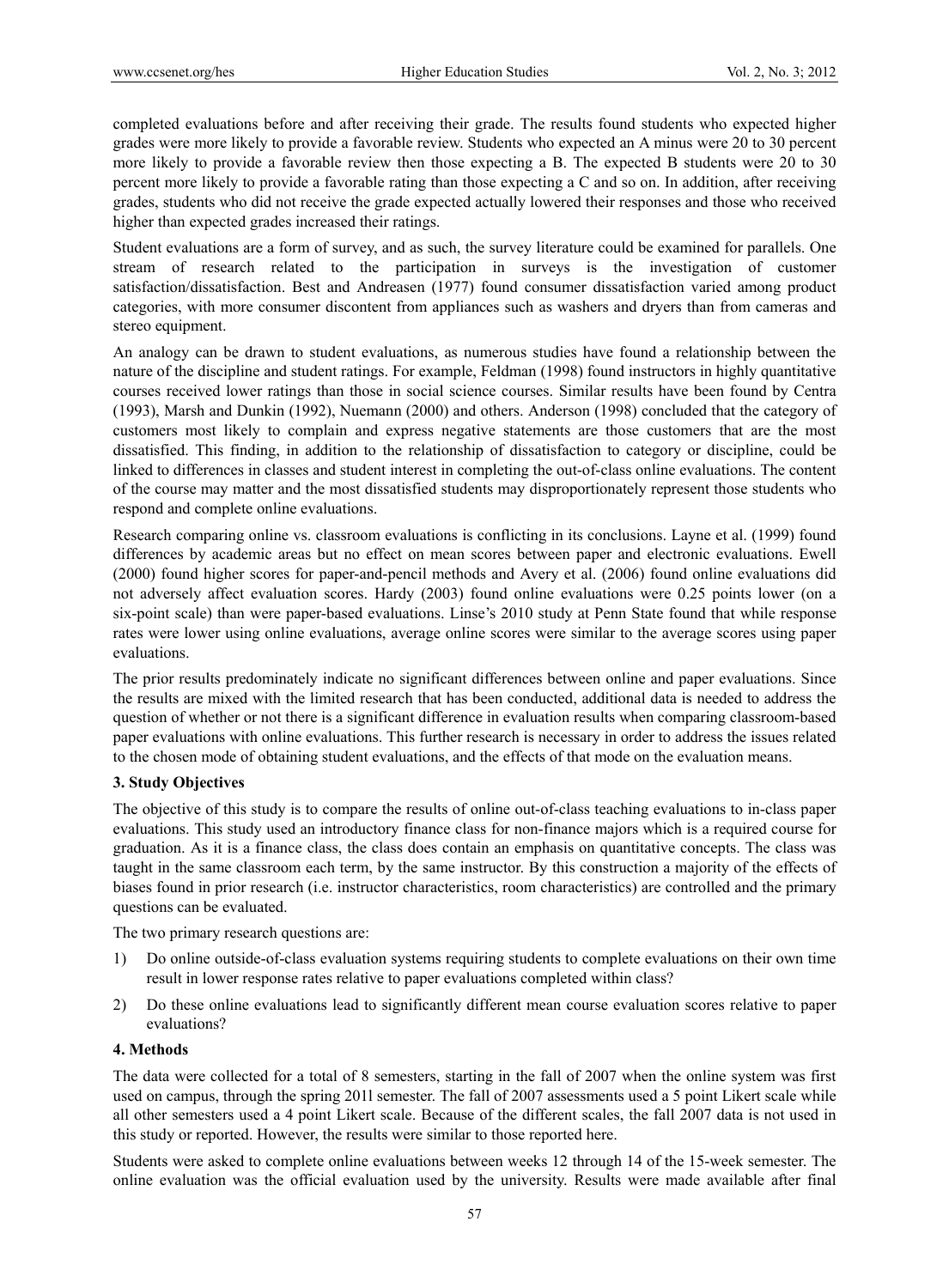grades were submitted. Students were informed of the online rating system in class via university wide e-mails and banners and posters prominently displayed across campus. In some terms, student's names were entered into campus-wide drawings for prizes after completing an evaluation for a course.

The typical presentations of the evaluation scores in the tenure and promotion process consist of an overall mean score for responses to all of the questions. A simple table consisting of courses taught by semester and the average for each course is reported. Reports provided to faculty and department heads provide results for individual questions as well.

Paper evaluations were completed by students in class during the last week of class (week 15) and consisted of the same questions/instrument as the online evaluation. Paper evaluations were given after the online evaluations were available for students to complete and after the online evaluations had closed. Students were never informed paper evaluations would be given in addition to the online evaluations. This process was used to reduce or eliminate lower response rates during the online evaluation window by students, in the event this knowledge might reduce on-line evaluation participation.

The evaluations were given to the same introductory finance course class taught to non-finance majors by the same instructor in each of the semesters studied. By using this process, various issues related to class characteristics such as class level/difficulty, time of day of the class, male or female instructor have been controlled. These characteristics have been found in some cases to affect evaluations although some characteristics have not been shown to possess a consistent effect (Basow & Silberg, 1987; Franklin & Theall, 1992; Koushki & Kuhn, 1982; Kulik, 2001).

## **5. Results**

Regarding response rates, prior literature has indicated response rates are lower for the web-based evaluations. A testable hypothesis is:

H (1): There is no difference in the response rates between online out of class evaluations and in class paper evaluations.

The predominate result in previous studies as discussed in the literature review is there is no difference in the results of the evaluations between the on-line out of class evaluation and the traditional paper based in class evaluation.

To test our second objective our hypothesis is:

H (2): There is no difference in the mean ratings between online out of class evaluations and in class paper evaluations.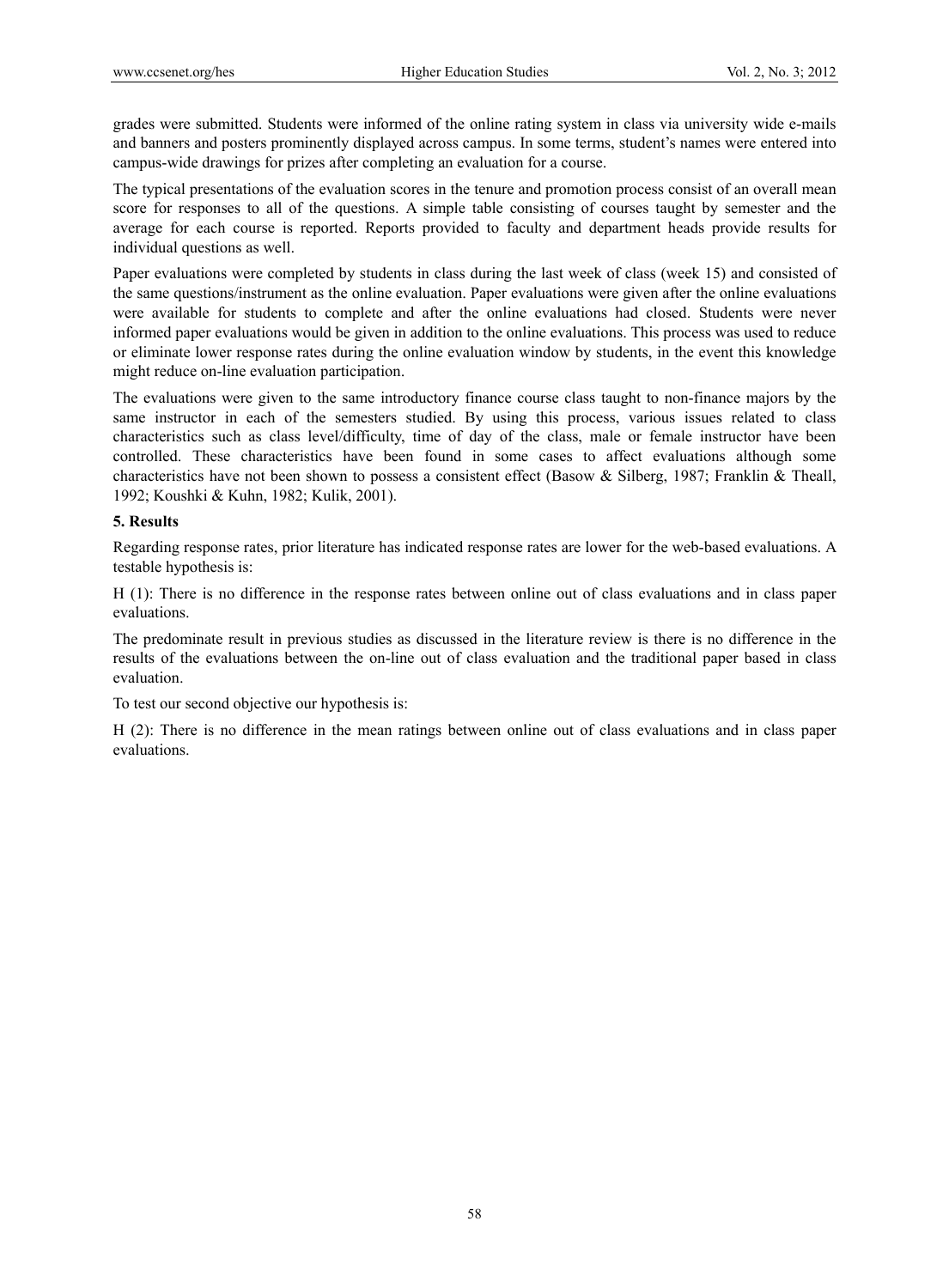Table 1 provides the questions asked in the student evaluation. Students responded by selecting 1: strongly disagree, 2: disagree. 3: agree or 4: strongly agree. In addition to the questions, each group of four questions is designed to provide information on five factors of teaching as identified by the bold headings in Table 1. The instrument is the standard form used by the university during the course of the research. The authors had no control over the questions, some of which are not recommended in the literature. For example, asking about instructor preparation (Item 1) is discouraged in the literature.

|  |  | Table 1. Student Assessment Instrument |  |
|--|--|----------------------------------------|--|
|--|--|----------------------------------------|--|

| No. | Category and Question                                                                          |
|-----|------------------------------------------------------------------------------------------------|
|     | Organization and Clarity                                                                       |
| 1   | My instructor is well prepared for class meetings.                                             |
| 2   | My instructor explains the subject manner clearly.                                             |
| 3   | My instructor clearly communicates course goals and objectives.                                |
| 4   | My instructor answers questions appropriately.                                                 |
|     | Enthusiasm and Intellectual Stimulation                                                        |
| 5   | My instructor is enthusiastic about teaching the course.                                       |
| 6   | My instructor presents the subject in an interesting manner.                                   |
| 7   | My instructor stimulates my thinking.                                                          |
| 8   | My instructor motivates me to do my best work.                                                 |
|     | Rapport and Respect                                                                            |
| 9   | My instructor helps students sufficiently with course-related materials.                       |
| 10  | My instructor is regularly available for consultation.                                         |
| 11  | My instructor is impartial in dealing with students.                                           |
| 12  | My instructor respects opinions different from his or her own.                                 |
|     | Feedback and Accessibility                                                                     |
| 13  | Assessment methods accurately assess what I have learned in this course.                       |
| 14  | Grades are assigned fairly.                                                                    |
| 15  | The basis for assigning grades is clearly explained.                                           |
| 16  | The instructor provides feedback on my progress in the course on a regular basis.              |
|     | Student Perceptions of Learning                                                                |
| 17  | My instructor advances my knowledge of course content.                                         |
| 18  | My instructor promotes my understanding of important conceptual themes.                        |
| 19  | My instructor enhances my capacity to communicate effectively about the course subject matter. |
| 20  | My instructor encourages me to value new viewpoints related to the course.                     |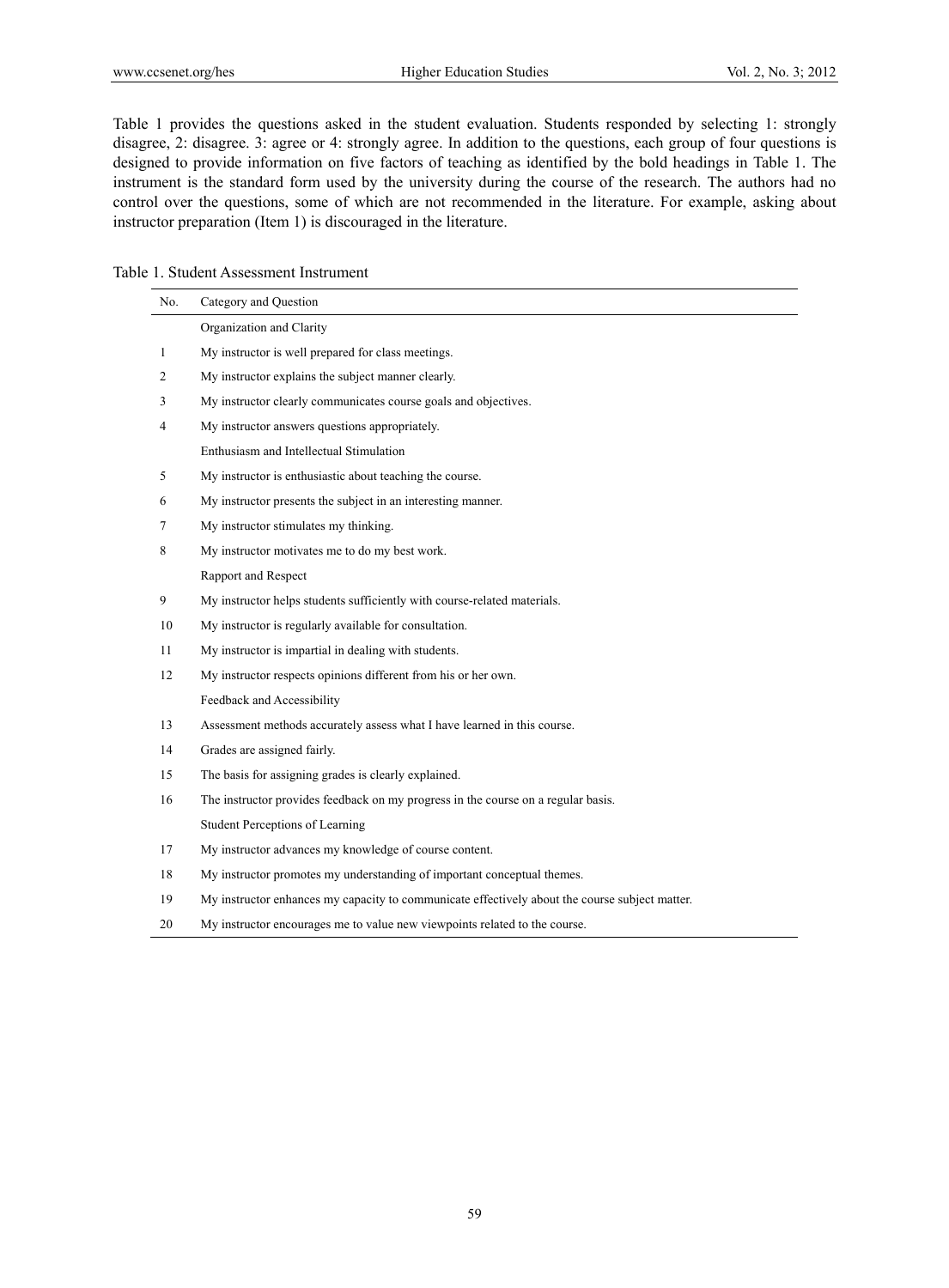Table 2 presents the response averages for the semesters used in this study. Averages were calculated for each course/semester from the responses. Totals represent the averages of all responses for a given evaluation method. The term, year, class size, delivery mechanism, number of responses and overall mean rating are indicated. In addition t-tests and Wilcoxon test results (Table 2) were used and are reported to test for differences between the online mean and the paper mean. The aggregated results (totals) are also provided in Table 2. In each semester and for the totals the mean score is higher for paper evaluations than for online evaluations. These results do not support the hypothesis (H1) of no difference being observed between online and paper evaluations and do not provide additional support of previously performed studies. The results reported in Table 2 indicate instructors receive higher evaluations using in class paper method of evaluation. Prior research has predominantly found there is no difference between the two modes of delivery of student evaluations.

|        |      |       |          |           | Response | Overall |             | Wilcoxon  |
|--------|------|-------|----------|-----------|----------|---------|-------------|-----------|
|        |      | Class |          |           | Rate     | Mean    | t-value     | Statistic |
| Term   | Yr   | Size  | Delivery | Responses | (pct)    | Score   | $(p-value)$ | (p-value) |
| Spr    | 2008 | 37    | online   | 11        | 30       | 3.00    | 7.08        | 6.74      |
| Spr    | 2008 | 37    | paper    | 29        | 78       | 3.40    | (0.00)      | (0.00)    |
| Fall   | 2008 | 32    | online   | $\tau$    | 22       | 3.24    | 6.47        | 7.33      |
| Fall   | 2008 | 32    | paper    | 26        | 81       | 3.60    | (0.00)      | (0.00)    |
| Spr    | 2009 | 40    | online   | 13        | 33       | 3.52    | 0.32        | $-0.37$   |
| Spr    | 2009 | 40    | paper    | 35        | 88       | 3.54    | (0.75)      | (0.71)    |
| Fall   | 2009 | 33    | online   | 13        | 39       | 3.46    | 2.97        | 3.02      |
| Fall   | 2009 | 33    | paper    | 30        | 91       | 3.58    | (0.00)      | (0.00)    |
| Spr    | 2010 | 42    | online   | 18        | 43       | 3.32    | 6.36        | 5.31      |
| Spr    | 2010 | 42    | paper    | 38        | 90       | 3.60    | (0.00)      | (0.00)    |
| Fall   | 2010 | 33    | online   | 23        | 70       | 3.55    | 3.05        | 3.18      |
| Fall   | 2010 | 33    | paper    | 33        | 100      | 3.64    | (0.00)      | (0.00)    |
| Spr    | 2011 | 19    | online   | 14        | 74       | 3.72    | 4.39        | 4.46      |
| Spr    | 2011 | 19    | paper    | 18        | 95       | 3.86    | (0.00)      | (0.00)    |
| Totals |      | 236   | online   | 99        | 42       | 3.43    | 9.33        | 8.89      |
|        |      | 236   | paper    | 209       | 89       | 3.59    | (0.00)      | (0.00)    |

Table 2. Response Rate Averages and Test Results

Table 2 also shows 6 of the 8 online response rates were below 43 percent and half of these are below 34 percent. These response rates are below generally accepted criteria for decision-making (Theall & Franklin, 1991) and lead to further questions regarding the use of online evaluations when evaluating faculty. The other key result is the low response rates of the online evaluation relative to the paper evaluations. Online response rates ranged from 22 percent to 74 percent with a total response rate over the seven semesters of 42 percent while paper evaluations ranged from 78 to 100 percent with a total response rate over the seven semesters of 89 percent. The only semester found to not have statistically significant difference (test results not reported) in the response rate was Spring of 2011. Cumulative results indicated a statistically significant difference in response rates. The results do not support hypothesis H0 but do support H1 that hypothesized there would be differences in response rates.

Table 2 indicates for this course, the online evaluations are significantly lower than paper evaluation in six of seven semesters. (Note 1) For this particular department and the criteria in the departments tenure and promotion documents in the spring of 2008, fall 2008 and spring 2010 the online results indicate the faculty member only met expectations (average scores between 3.00 and 3.39). Paper scores are all above 3.4 which exceed the department's expectations for this component of teaching evaluations. This result could potentially play a critical role in tenure, promotion and merit raise consideration.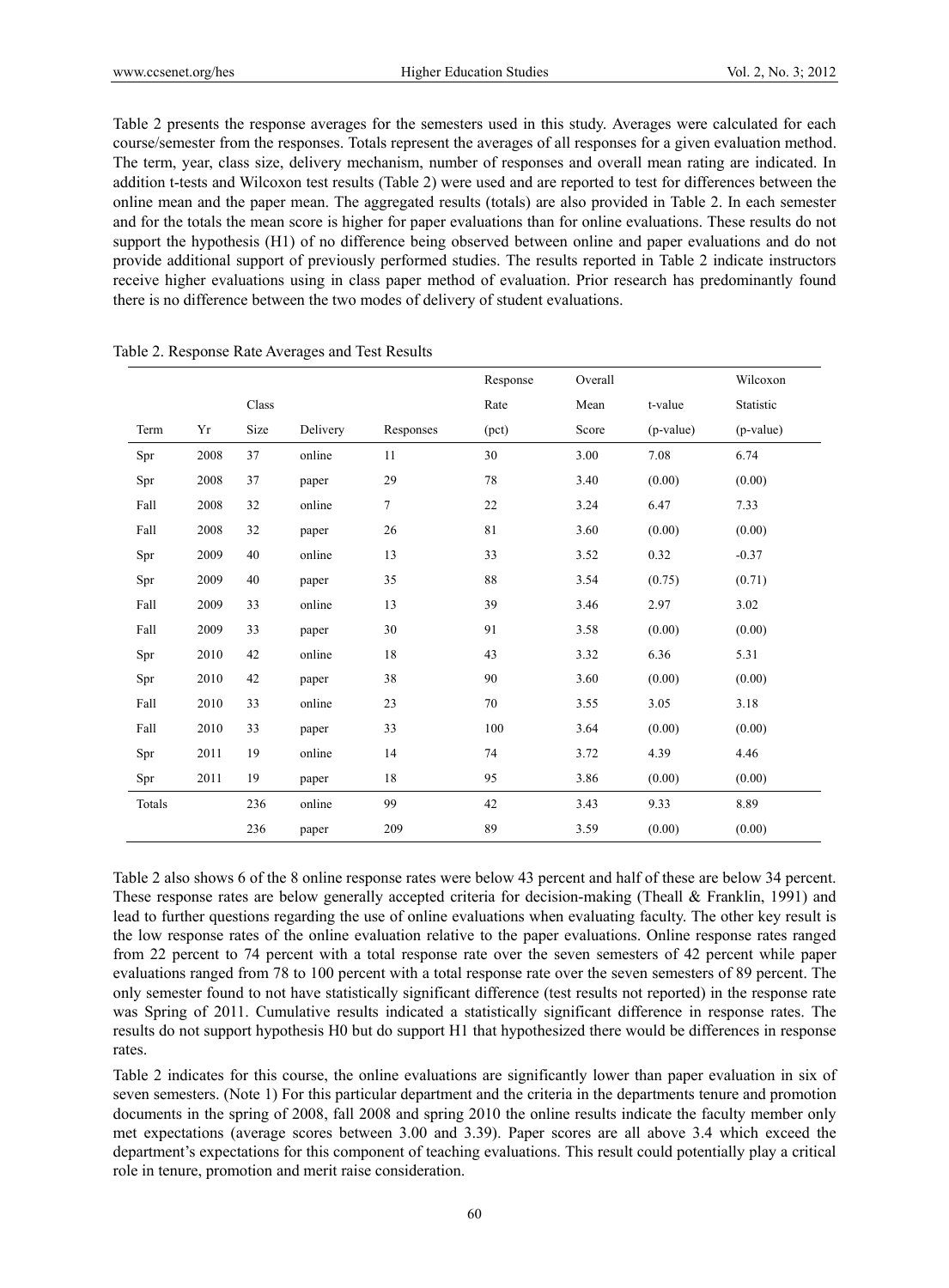The savings of administering online evaluations potentially results in higher costs to individual faculty in terms of tenure and promotion decisions. This is potentially more of an issue if institutions and departments have not adjusted scales to define exceeding, meeting and not meeting expectations. Another observation from the results in Table 2 is despite higher response rates for online student assessments in the fall of 2010 and spring of 2011 (70 and 74 percent respectively), paper assessments still resulted in statistically significant higher overall mean assessment results.

Table 3 provides the results for individual questions. The results indicate the ratings are higher for each of the 20 questions when the evaluations were completed on paper. The higher ratings were statistically significant for 13 of the 20 questions. The largest difference between classroom paper and online evaluations was 0.29 (question 1).

|              |                                                                            |       | On   |             | Wilcoxon   |
|--------------|----------------------------------------------------------------------------|-------|------|-------------|------------|
|              |                                                                            | Paper | line | t-value     | Statistic  |
| No.          | Category and Question                                                      | Mean  | Mean | $(p-value)$ | (p-value)  |
|              | Organization and Clarity                                                   |       |      |             |            |
| $\mathbf{1}$ | My instructor is well prepared for class meetings.                         | 3.87  | 3.58 | 5.44(0.00)  | 5.34(0.00) |
| 2            | My instructor explains the subject manner clearly.                         | 3.67  | 3.42 | 3.51(0.00)  | 3.38(0.00) |
| 3            | My instructor clearly communicates course goals and objectives.            | 3.68  | 3.51 | 2.54(0.01)  | 2.56(0.01) |
| 4            | My instructor answers questions appropriately.                             | 3.62  | 3.45 | 2.31(0.02)  | 1.99(0.05) |
|              | Enthusiasm and Intellectual Stimulation                                    |       |      |             |            |
| 5            | My instructor is enthusiastic about teaching the course.                   | 3.67  | 3.49 | 2.58(0.01)  | 2.62(0.01) |
| 6            | My instructor presents the subject in an interesting manner.               | 3.41  | 3.27 | 1.54(0.12)  | 1.14(0.25) |
| 7            | My instructor stimulates my thinking.                                      | 3.52  | 3.34 | 2.17(0.03)  | 1.82(0.07) |
| 8            | My instructor motivates me to do my best work.                             | 3.47  | 3.34 | 1.53(0.13)  | 1.44(0.15) |
|              | Rapport and Respect                                                        |       |      |             |            |
| 9            | My instructor helps students sufficiently with course-related materials.   | 3.57  | 3.46 | 1.50(0.13)  | 1.40(0.16) |
| 10           | My instructor is regularly available for consultation.                     | 3.57  | 3.44 | 1.76(0.08)  | 1.43(0.15) |
| 11           | My instructor is impartial in dealing with students.                       | 3.57  | 3.34 | 2.78(0.01)  | 2.76(0.01) |
| 12           | My instructor respects opinions different from his or her own.             | 3.58  | 3.42 | 2.23(0.03)  | 2.15(0.03) |
|              | Feedback and Accessibility                                                 |       |      |             |            |
| 13           | Assessment methods accurately assess what I have learned in this course.   | 3.52  | 3.35 | 2.02(0.04)  | 1.89(0.06) |
| 14           | Grades assigned fairly.                                                    | 3.65  | 3.46 | 2.57(0.01)  | 2.25(0.02) |
| 15           | The basis for assigning grades is clearly explained.                       | 3.60  | 3.47 | 1.69(0.09)  | 2.05(0.04) |
| 16           | The instructor provides feedback on my progress in the course on a regular | 3.53  | 3.41 |             |            |
|              | basis.                                                                     |       |      | 1.43(0.15)  | 1.47(0.14) |
|              | Student Perceptions of Learning                                            |       |      |             |            |
| 17           | My instructor advances my knowledge of course content.                     | 3.62  | 3.46 | 2.26(0.02)  | 2.12(0.03) |
| 18           | My instructor promotes my understanding of important conceptual themes.    | 3.57  | 3.47 | 1.37(0.17)  | 1.11(0.27) |
|              | My instructor enhances my capacity to communicate effectively about the    |       |      |             |            |
| 19           | course subject matter.                                                     | 3.54  | 3.46 | 1.01(0.31)  | 0.77(0.44) |
| 20           | My instructor encourages me to value new viewpoints related to the course. | 3.55  | 3.46 | 1.20(0.23)  | 1.27(0.21) |

### Table 3. Means, t-Test and Wilcoxon Statistic Results by Question

The five factors (organization and clarity, enthusiasm and intellectual stimulation, rapport and respect, feedback and accessibility and students perceptions of learning) are also analyzed by combining the results of questions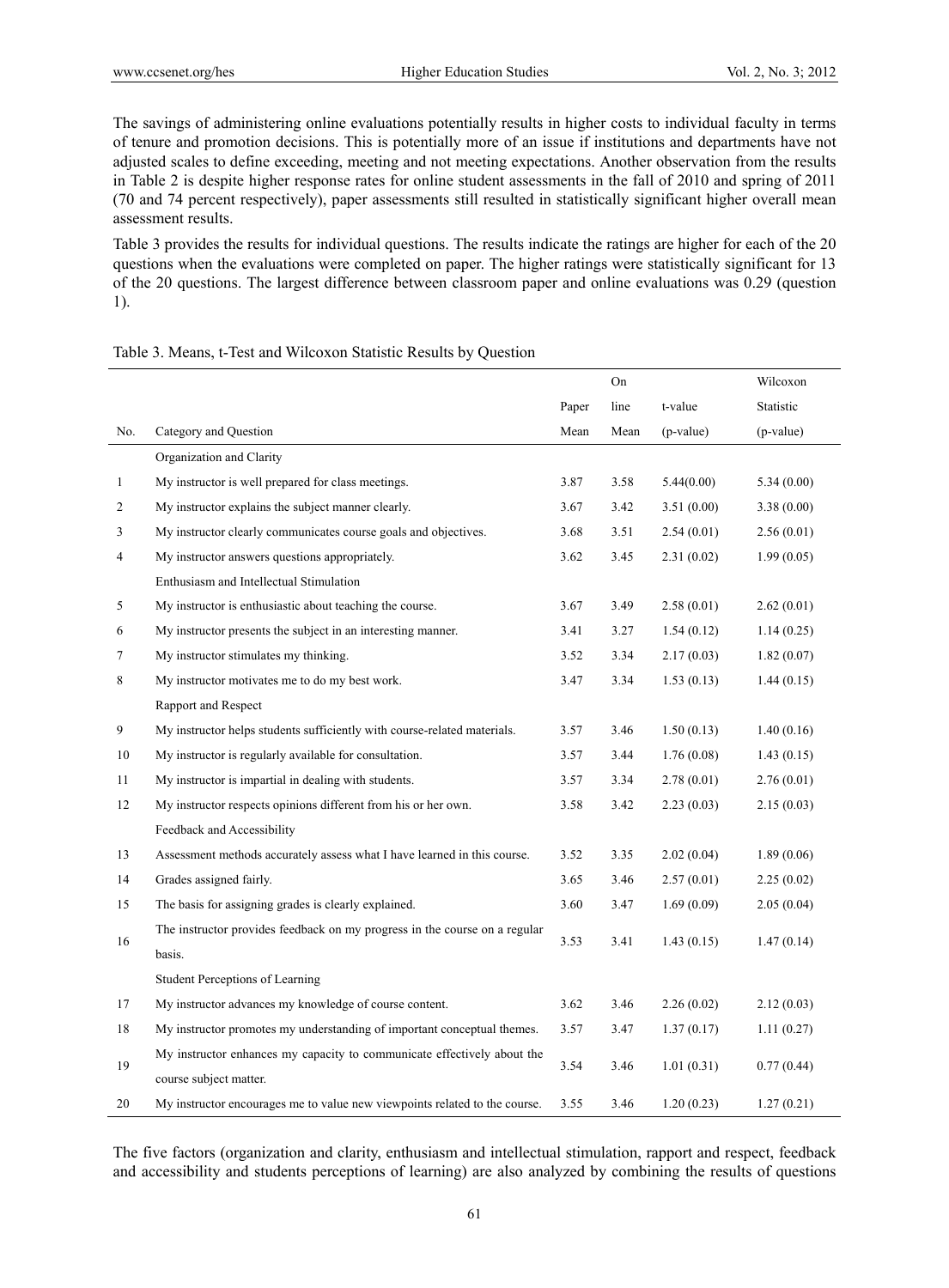from each of the factors as identified in Table 1.

Table 4 summarizes the results for the factors and similar to results in Tables 2 and 3, the paper evaluations produce significantly higher ratings then online evaluations in each of the five categories.

|                                         |       | On   |           | Wilcoxon  |
|-----------------------------------------|-------|------|-----------|-----------|
|                                         | Paper | line | t-value   | Statistic |
| Factor                                  | Mean  | Mean | (p-value) | (p-value) |
| Organization and Clarity                | 3.71  | 3.49 | 6.53      | 6.36      |
|                                         |       |      | (0.00)    | (0.00)    |
| Enthusiasm and Intellectual Stimulation | 3.52  | 3.36 | 3.78      | 3.42      |
|                                         |       |      | (0.00)    | (0.00)    |
| Rapport and Respect                     | 3.57  | 3.42 | 4.18      | 3.89      |
|                                         |       |      | (0.00)    | (0.00)    |
| Feedback and Accessibility              | 3.57  | 3.43 | 3.82      | 3.82      |
|                                         |       |      | (0.00)    | (0.00)    |
| Student Perceptions of Learning         | 3.57  | 3.47 | 2.92      | 2.62      |
|                                         |       |      | (0.00)    | (0.01)    |

|  | Table 4. Test Results by SAI Factors |  |  |  |
|--|--------------------------------------|--|--|--|
|--|--------------------------------------|--|--|--|

Additional analysis was performed to examine the proportions of each of the responses. Clason and Dormody (1993) discussed some of the issues related to the analysis of Likert scale data. The underlying issue is whether the Likert scale is an ordinal scale or an interval scale and the resulting inferential errors that can result from improper analysis if the underlying variables are continuous.

To address these issues, this study recognizes the discrete nature of the observation and also summarizes and performs the analysis on the counts (percentages) observed in the data. The proportions for each term and factor are graphed in Figures 1 through 12. The figures show the largest difference in responses is fewer "4s" are received in the online ratings. This is observed for each term except the Spring 2009 term. This result of fewer 4's is observed in each of the five categories the assessment is designed to address. This result is similar to results found in the marketing literature that has found unsatisfied customers are more likely to respond or complain about product or service issues.

Table 5 provides the results of chi-squared tests and provides evidence the distributions between paper and online evaluations are different for each semester and confirms the differences observed in Figures 1 through 12.

The individual question response percentages were aggregated by category as shown in Table 6 and Figures 7 through 12. Chi-squared test results are reported in Table 6 and provide additional evidence the paper responses are not the same as the online responses. The percentage responses result in fewer 3's (agree) and more 4's (strongly agree) when using paper evaluations.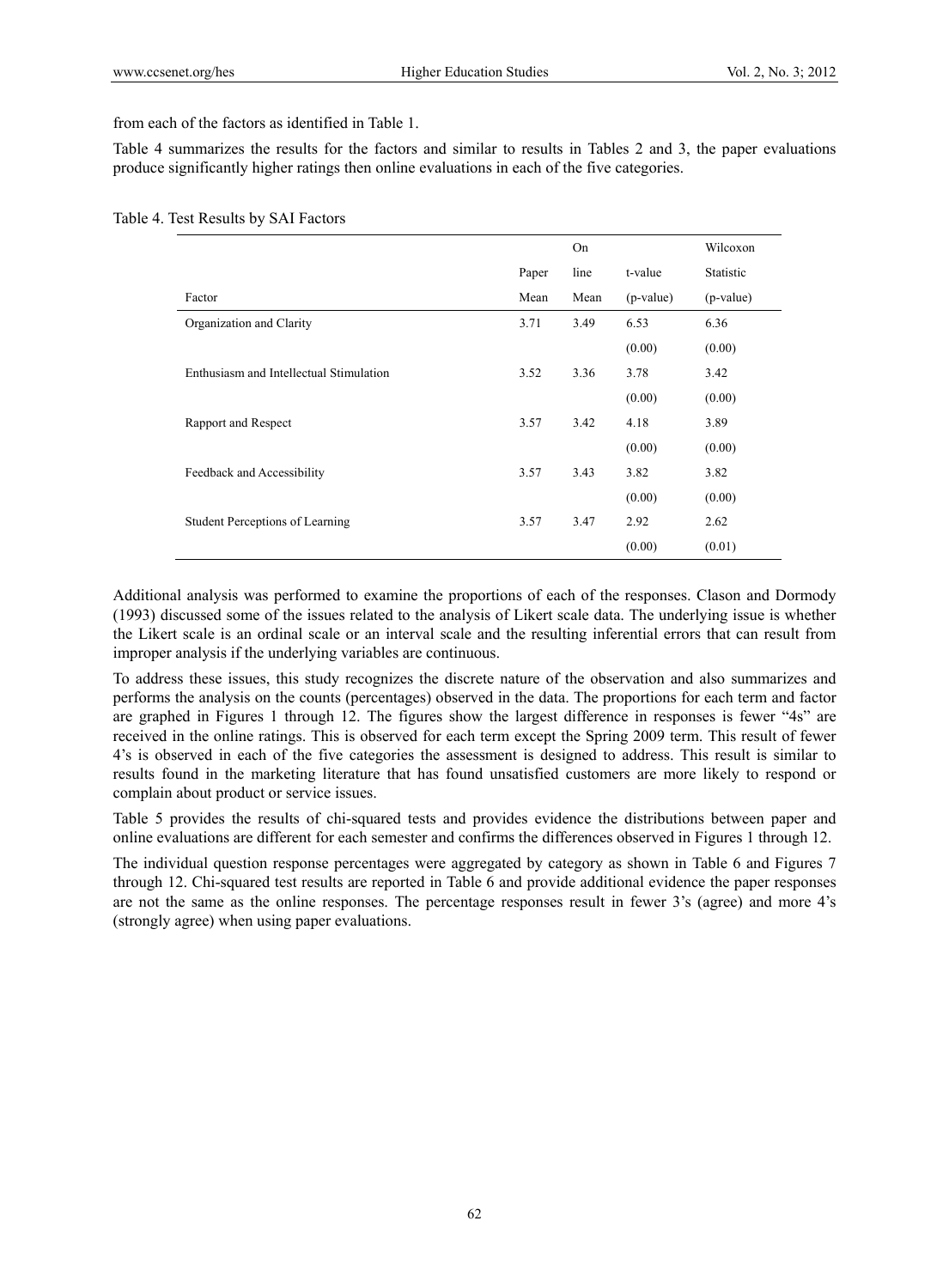









Figure 3. Spring 2009



Figure 5. Spring 2010



Figure 4. Fall 2009



Figure 6. Fall 2010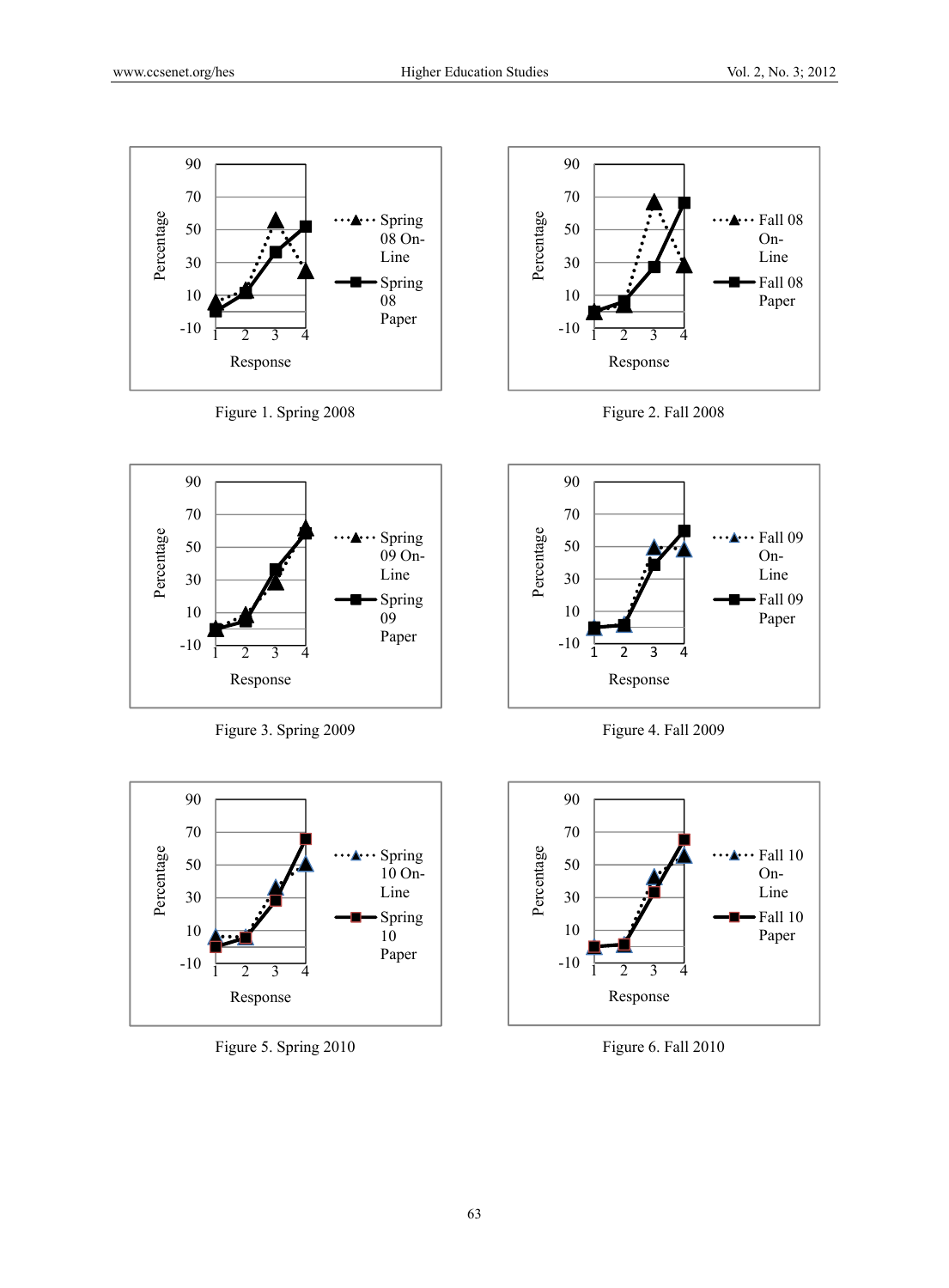









Figure 9. Category II



Figure 11. Category IV



Figure 10. Category III



Figure 12. Category V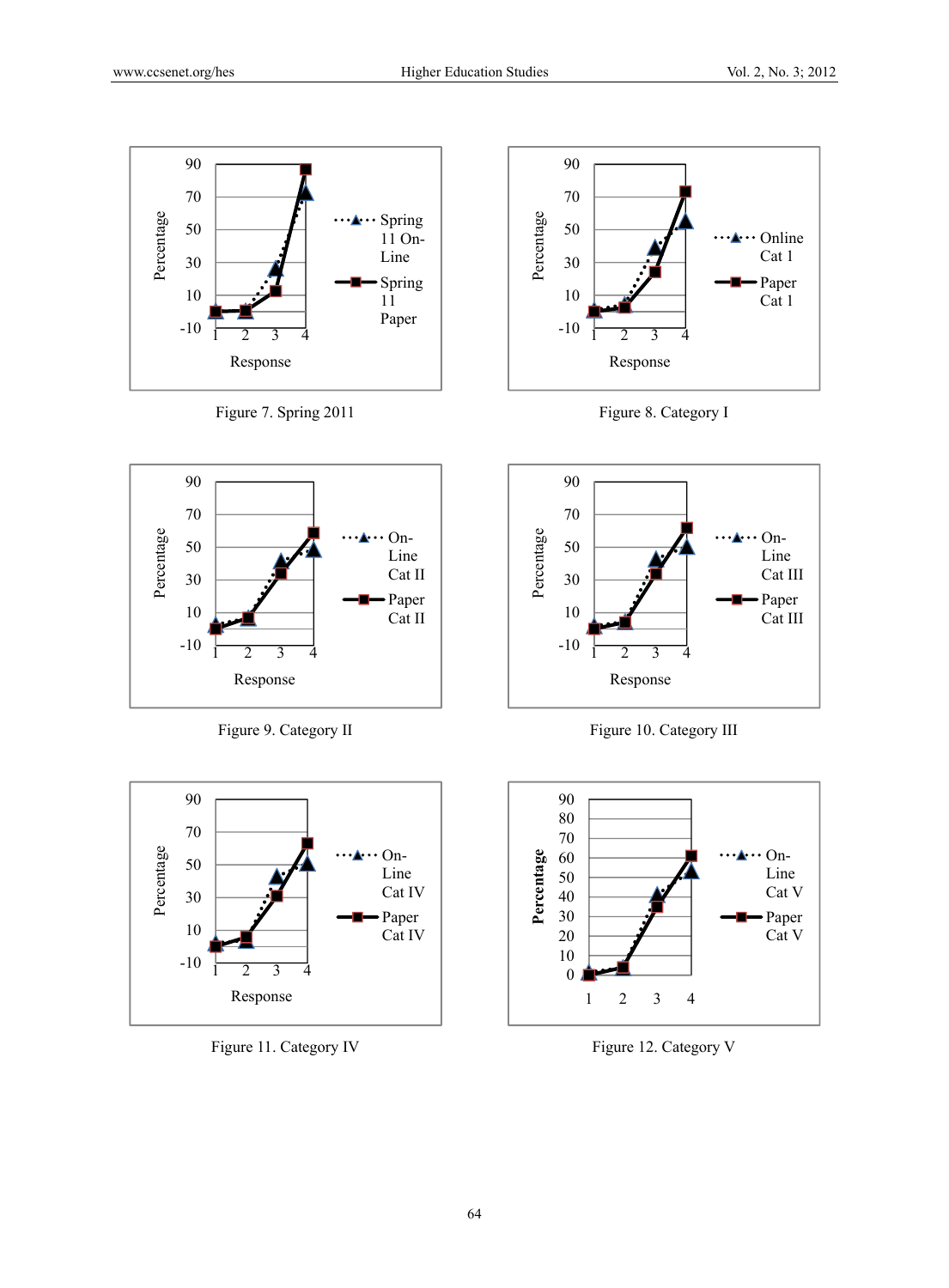## **6. Limitations**

One limitation of this research involves the samples size(s) used in some of the analysis. Some of the response rates on an individual course level (particularly online response rates) resulted in limited data which could create issues with analysis. The authors understand this limitation but also believe this is an additional indication of potential issues with the use of online evaluations for evaluating faculty when response rates are low.

The authors recognize previously enrolled students could have informed current students paper evaluations would also be given for the class. This could have resulted in a lower on-line response rate. Anecdotally the authors did not have any reports of this occurring, but understand it is a potential limitation of this research.

|        |      |          |         |                |      |                | Pearson     | Likelihood Ratio |
|--------|------|----------|---------|----------------|------|----------------|-------------|------------------|
|        |      |          | Pct.    | Pct.           | Pct. | Pct.           | Chi-Squared | Chi-squared      |
| Term   | Year | Delivery | 1       | $\overline{c}$ | 3    | $\overline{4}$ | (p-value)   | (p-value)        |
| Spring | 2008 | On-line  | 5.9     | 13.2           | 55.9 | 25.0           | 93.04       | 93.40            |
| Spring | 2008 | Paper    | 0.2     | 11.4           | 36.4 | 52.1           | (0.00)      | (0.00)           |
| Fall   | 2008 | On-line  | 0.0     | 4.3            | 67.1 | 28.6           | 113.73      | 97.91            |
| Fall   | 2008 | Paper    | $0.0\,$ | 6.2            | 27.3 | 66.5           | (0.00)      | (0.00)           |
| Spring | 2009 | On-line  | 0.4     | 8.9            | 28.9 | 61.9           | 11.18       | 12.59            |
| Spring | 2009 | Paper    | 0.0     | 4.9            | 36.6 | 58.6           | (0.01)      | (0.00)           |
| Fall   | 2009 | On-line  | 0.0     | 1.9            | 49.6 | 48.5           | 12.95       | 13.00            |
| Fall   | 2009 | Paper    | $0.0\,$ | 1.5            | 38.8 | 59.7           | (0.00)      | (0.00)           |
| Spring | 2010 | On-line  | 6.4     | 6.1            | 36.5 | 51.0           | 45.54       | 67.71            |
| Spring | 2010 | Paper    | 0.1     | 5.7            | 28.3 | 65.9           | (0.00)      | (0.00)           |
| Fall   | 2010 | On-line  | 0.0     | 1.3            | 42.8 | 55.9           | 17.36       | 17.79            |
| Fall   | 2010 | Paper    | 0.0     | 1.4            | 33.2 | 65.5           | (0.00)      | (0.00)           |
| Spring | 2011 | On-line  | 0.4     | 0.4            | 26.4 | 72.9           | 30.01       | 35.38            |
| Spring | 2011 | Paper    | 0.0     | 0.6            | 12.5 | 86.9           | (0.00)      | (0.00)           |

Table 5. On-line vs. Paper Evaluation by Term

## Table 6. Aggregated Results by Question Category

|         |          |      |                |       |                | Pearson     | Likelihood Ratio |
|---------|----------|------|----------------|-------|----------------|-------------|------------------|
|         |          | Pct  | Pct            | Pct   | Pct            | Chi-Squared | Chi-squared      |
|         | Delivery | 1    | $\overline{c}$ | 3     | $\overline{4}$ | (p-values)  | (p-values)       |
| Cat I   | On-line  | 1.01 | 4.30           | 39.24 | 55.44          | 13.66       | 15.26            |
| Cat I   | Paper    | 0.00 | 2.39           | 24.25 | 73.36          | (0.00)      | (0.00)           |
| Cat II  | On-line  | 2.78 | 6.82           | 41.67 | 48.74          | 6.56        | 7.55             |
| Cat II  | Paper    | 0.12 | 2.39           | 24.25 | 73.36          | (0.09)      | (0.06)           |
| Cat III | On-line  | 2.02 | 4.55           | 42.93 | 50.51          | 6.46        | 6.46             |
| Cat III | Paper    | 0.00 | 5.86           | 30.98 | 63.16          | (0.09)      | (0.09)           |
| Cat IV  | On-line  | 2.27 | 3.79           | 42.93 | 51.01          | 9.17        | 11.20            |
| Cat IV  | Paper    | 0.00 | 5.86           | 30.98 | 63.16          | (0.03)      | (0.01)           |
| Cat V   | On-line  | 1.52 | 3.80           | 41.27 | 53.42          | 4.09        | 6.08             |
| Cat V   | Paper    | 0.00 | 3.95           | 34.93 | 61.12          | (0.25)      | (0.10)           |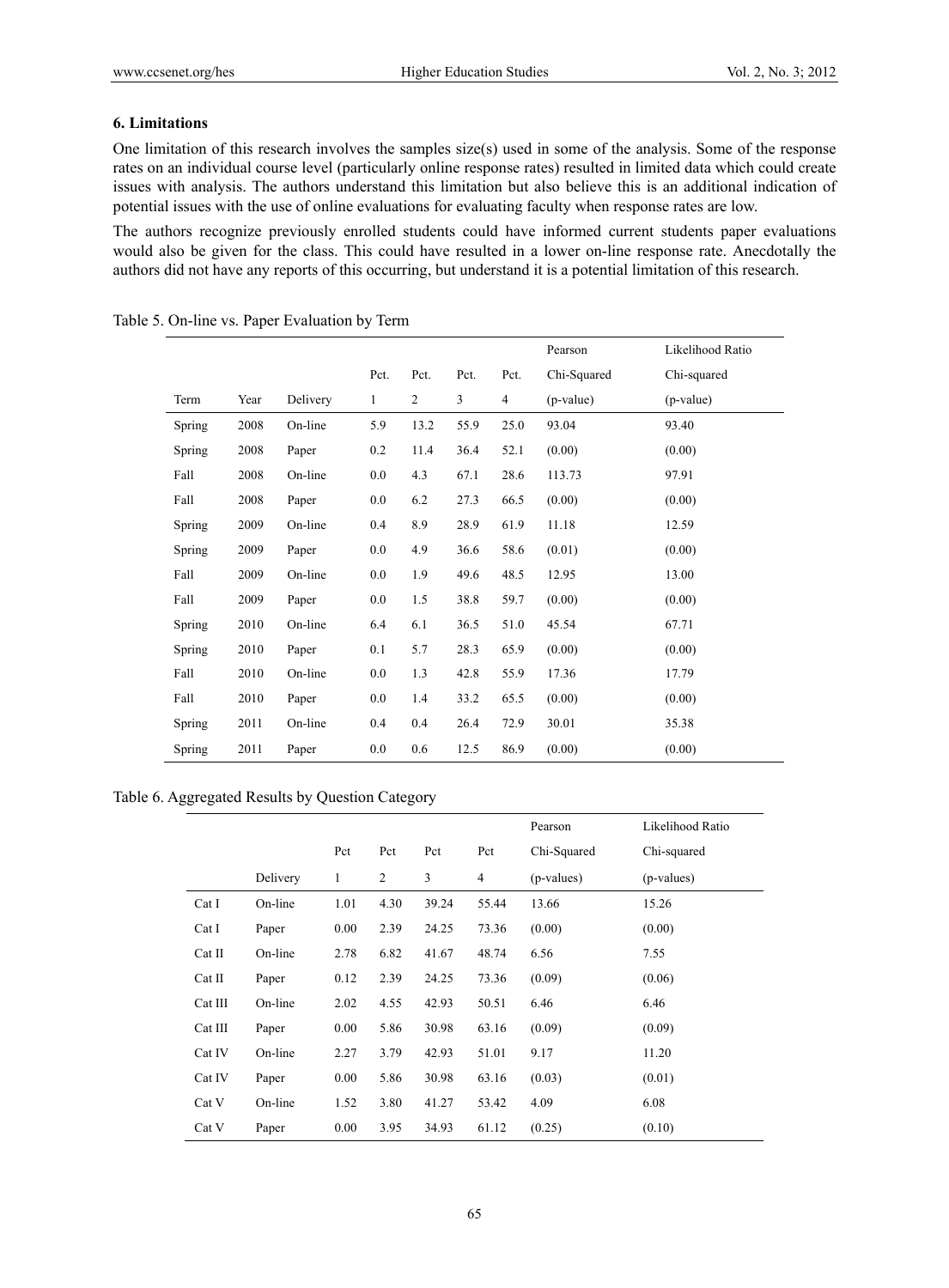#### **7. Implications and Conclusions**

The use of online evaluations has gained usage due to the ease and reported cost savings of an electronic/online assessment instrument. The use of online assessments will likely continue to grow and become more widespread. Faculty and administrators should be aware of issues related to how the scores are analyzed (means vs. counts), and based on this study, the lower assessment scores received by faculty. Guidelines and standards may need to be adjusted for online evaluations as scores are significantly lower than paper responses.

In addition, there may be a similar effect present for students as found with consumer dissatisfaction and variation of product categories (Best & Andreasen, 1977). Thus, courses which are considered to be unimportant or unrelated to the student's major may represent courses for which students are more dissatisfied. Anderson (1998) also found the most dissatisfied customers are the ones most likely to complain. This study cannot address those issues specifically but if one considers the type of course as the product in which the customer (student) is evaluating in combination with the finding that the most dissatisfied customers are one of the groups most likely to discuss their issues, this produces a possible explanation for the lower scores observed in this study. One method of potentially considering this issue would have been the effect of expected grades. However, the standard instrument provided by the university did not address grade expectations. The course evaluated had rather specific criteria. The online evaluations require students to use their own time to complete the evaluations and lack the social pressure of completing the evaluation in a course setting. Students who strongly dislike the class would be in one of the categories noted by Andersen (1998) and Best and Andreasen (1977).

This study has demonstrated evaluation scores are lower using an electronic/online assessment than paper and pencil assessment for a finance course taught to non-finance majors. Scores were lower each semester for most of the factors the assessment is designed to evaluate. Evaluations were lower using online evaluations by as much as 10 percent of the scale relative to paper evaluations. Proportions of scores for the 4-point Likert scale were also lower using the online evaluations. These results were consistent even in semesters when response rates for the online evaluations were relatively high (greater than or equal to 70 percent). In each term studied, the response rate was always higher using the classroom/paper-based evaluations. The study is limited due to the data being from one class and one instructor and may not be generalizable.

The evidence presented in this study indicated online evaluations resulted in lower teaching evaluation scores. This result could be impacted by the low response rates to the online evaluation. The lower ratings could be the result of the low response rates and if so this would still lead to questioning the use of the online evaluation if response rates are low. If the reduction in scores is uniform throughout a department, the effect on merit raises could be insignificant. However, if there are standards used to evaluate faculty, and those standards define acceptable teaching scores, and if they have not been adjusted to account for situational variables such as lower scores from online evaluations, then tenure, promotion and merit pay processes could be adversely affected.

The research regarding the use of online course evaluations has not incorporated specifics related to course characteristics. This study employed a very specific sample and course characteristics and raises questions regarding the potential effect of the course characteristics. Future research should carefully consider the characteristics of the course and the potential impact course characteristics have student teacher evaluations.

#### **References**

- Abrami, P. C., d'Appollonia, S., & Cohen, P. A. (1990). The validity of student ratings on instruction: What we know and what we do not. *Journal of Educational Psychology*, *82*(2), 219-231. http://dx.doi.org/10.1037/0022-0663.82.2.219
- Abrami, P. C., Leventhal, L., & Perry, R. P. (1982). Educational seduction. *Review of Educational Research*, *52*(3), 446-464. http://dx.doi.org/10.2307/1170425
- Anderson, E. W. (1998). Customer satisfaction and word-of-mouth. *Journal of Service Research*, *1*(1), 5-17. http://dx.doi.org/10.1177/109467059800100102
- Arreola, R. A. (2007). *Developing a Comprehensive Faculty Evaluation System: A Guide to Designing, Building*, *and Operating Large-Scale Faculty Evaluation Systems* (3rd ed.). Bolton, Mass: Anker Publishing Company.
- Avery, R. J., Bryant, W. K., Mathios, A., Kang, H., & Bell, D. (2006). Electronic course evaluations: Does an online delivery system influence student evaluations?. *The Journal of Economic Education*, *37*(1), 21-37. http://dx.doi.org/10.3200/JECE.37.1.21-37
- Basow, S. A., & Silberg, N. T. (1987). Student evaluations of college professors: Are female and male professors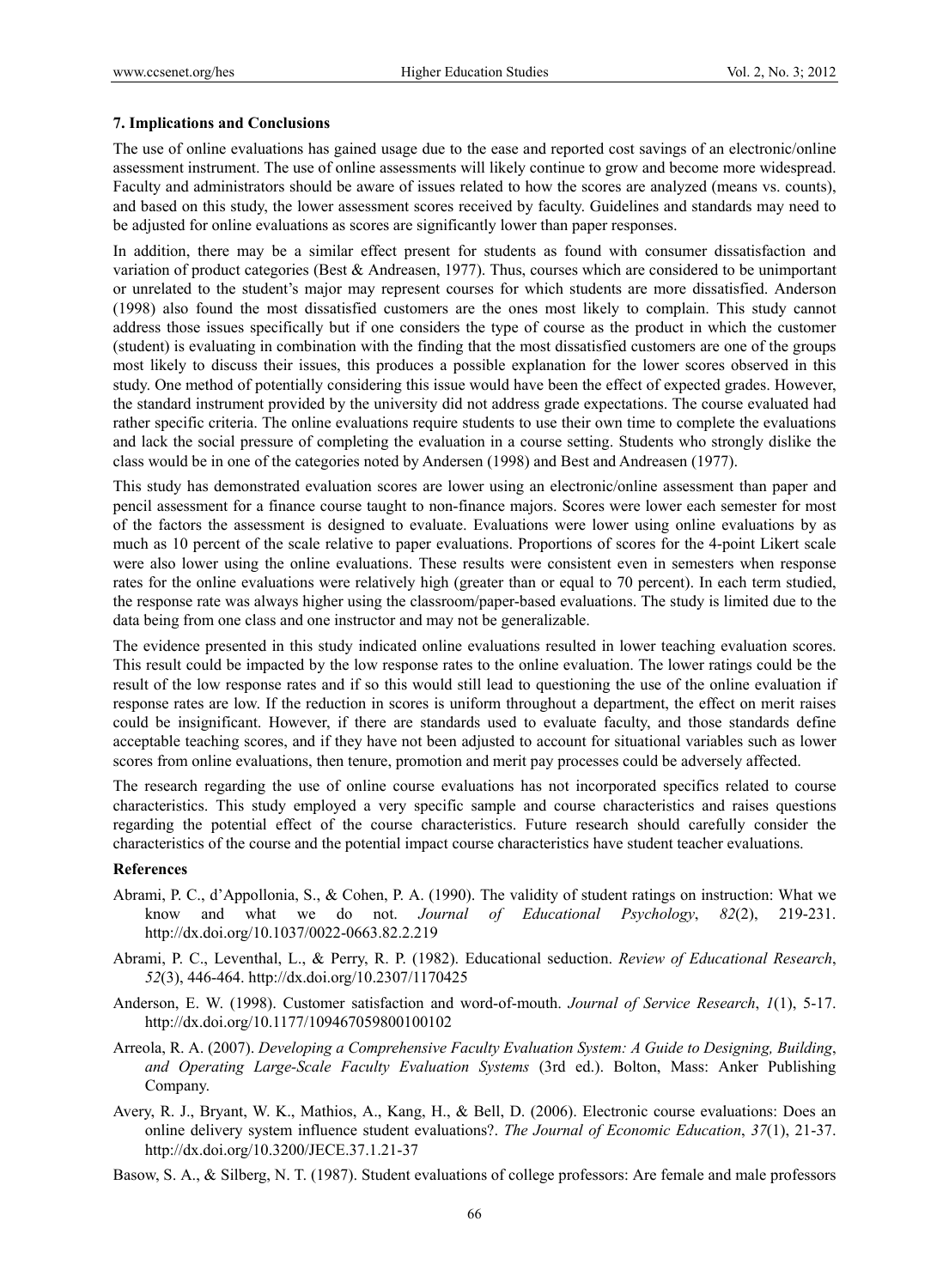rated differently?. *Journal of Educational Psychology*, *79*(3), 308-314. http://dx.doi.org/10.1037/0022-0663.79.3.308

- Best, A., & Andreasen, A. R. (1977). Consumer re-sponse to unsatisfactory purchases: A survey of perceiving defects, voicing complaints, and obtaining redress. *Law & Society*, *11*, 701-742.
- Centra, J. A. (1993). *Reflective faculty evaluation: Enhancing teaching and determining faculty effectiveness*. San Francisco: Jossey-Bass.
- Chan, D. W. (2004). Perceived emotional intelligence and self-efficacy among Chinese secondary school teachers in Hong Kong. *Personality and Individual Differences*, *36*(8), 1781–1795. http://dx.doi.org/10.1016/j.paid.2003.07.007
- Clason, D. L., & Dormody, T. J. (1993). Analyzing data measured by individual Likert-type items. *Journal of Agricultural Education*, *35*(4), 31-35. http://dx.doi.org/10.5032/jae.1994.04031
- Doyle, K. O., Jr. (1983). *Evaluating Teaching*. Lexington, MA: Lexington Books.
- Emery, C. R. (1995). *Student evaluations of faculty performance*. Unpublished manuscript, Clemson University, Clemson, SC.
- Emery, C. R., Kramer, T. R., & Tian, R. (2003). Return to academic standards: A critique of student evaluations of teaching effectiveness. *Quality Assurance in Education*, *11*(1), 37-46. http://dx.doi.org/10.1108/09684880310462074
- Ewell, B. (2000). *The United States Air Force Academy (AFA) desired to convert its mid- and end-of course evaluations from paper-pencil to computer administered methodology*. Retrieved April 18, 2012 from http://home.att.net/~bobewell/oleval.htm
- Feldman, K. A. (1998). Reflections on the effective study of college teaching and student ratings: One continuing quest and two unresolved issues. In J. C. Smart (Ed.), *Higher Education: Handbook of Theory and Research*. New York: Agathon Press. http://dx.doi.org/10.1007/978-94-011-3971-7\_2
- Franklin, J., & Theall, M. (1992). *Disciplinary differences*, *instructional goals and activities*, *measures of student performance*, *and student ratings of instruction*. Paper presented at the Seventy-Third Annual Meeting of the American Educational Research Association, San Francisco.
- Greenwald, A. G., & Gilmore, G. M. (1997). Grading Leniency is a Removable Containment of Student Ratings, *American Psychologist*, *52*(11), 1209-1217. http://dx.doi.org/10.1037/0003-066X.52.11.1209
- Hardy, N. (2003). Online ratings: Fact or fiction. In D. L. Sorenson, & T. D. Johnson (Eds.), *New Directions for Teaching and Learning: Online Student Ratings of Instruction*, *96*. San Francisco: Jossey-Bass.
- Johnson, V. E. (2002, April 14). An A is an A is an A and that's the problem. *New York Times Education Today*, p. 14.
- Koushki, P. A., & Kuhn, H. A. (1982). How reliable are student evaluations of teachers?. *Engineering Education*, *72*, 362-67.
- Kulik, J. A. (2001). Student ratings: Validity, utility, and controversy. In M. Theall, P. C. Abrami, & L. A. Mets (Eds.), *The Student Ratings Debate: Are They Valid? How Can We Best Use Them?* (pp. 9-25). San Francisco: Jossey-Bass.
- Layne, B. H., DeCristoforo, J. R., & McGinty, D. (1999). Electronic versus traditional students rating of instruction. *Research in Higher Education*, *40*(2), 221-232. http://dx.doi.org/10.1023/A:1018738731032
- Linse, A. R. (2010). *Online Student Ratings of Teaching Effectiveness: Analysis of Data from Select Semesters (2009*‐*2010)*. Report prepared for the Committee on Faculty Affairs of the University Faculty Senate, the Pennsylvania State University. Retrieved April 18, 2012 from http://www.srte.psu.edu/pdf/Online\_vs\_Paper\_Fall2010.pdf
- Marsh, H. W. (1983). Multidimensional ratings of teaching effectiveness by students from different academic settings and their relation to student/course/instructor characteristics. *Journal of Educational Psychology*, *75*, 150-166. http://dx.doi.org/10.1037/0022-0663.75.1.150
- Marsh, H. W. (2007). Students' evaluations of university teaching: Dimensionality, reliability, validity, potential biases, and usefulness. In R. P. Perry & J. C. Smart (Eds.), *The scholarship of teaching and learning in higher education: An evidence-based perspective*. New York: Springer. http://dx.doi.org/10.1007/1-4020-5742-3\_9